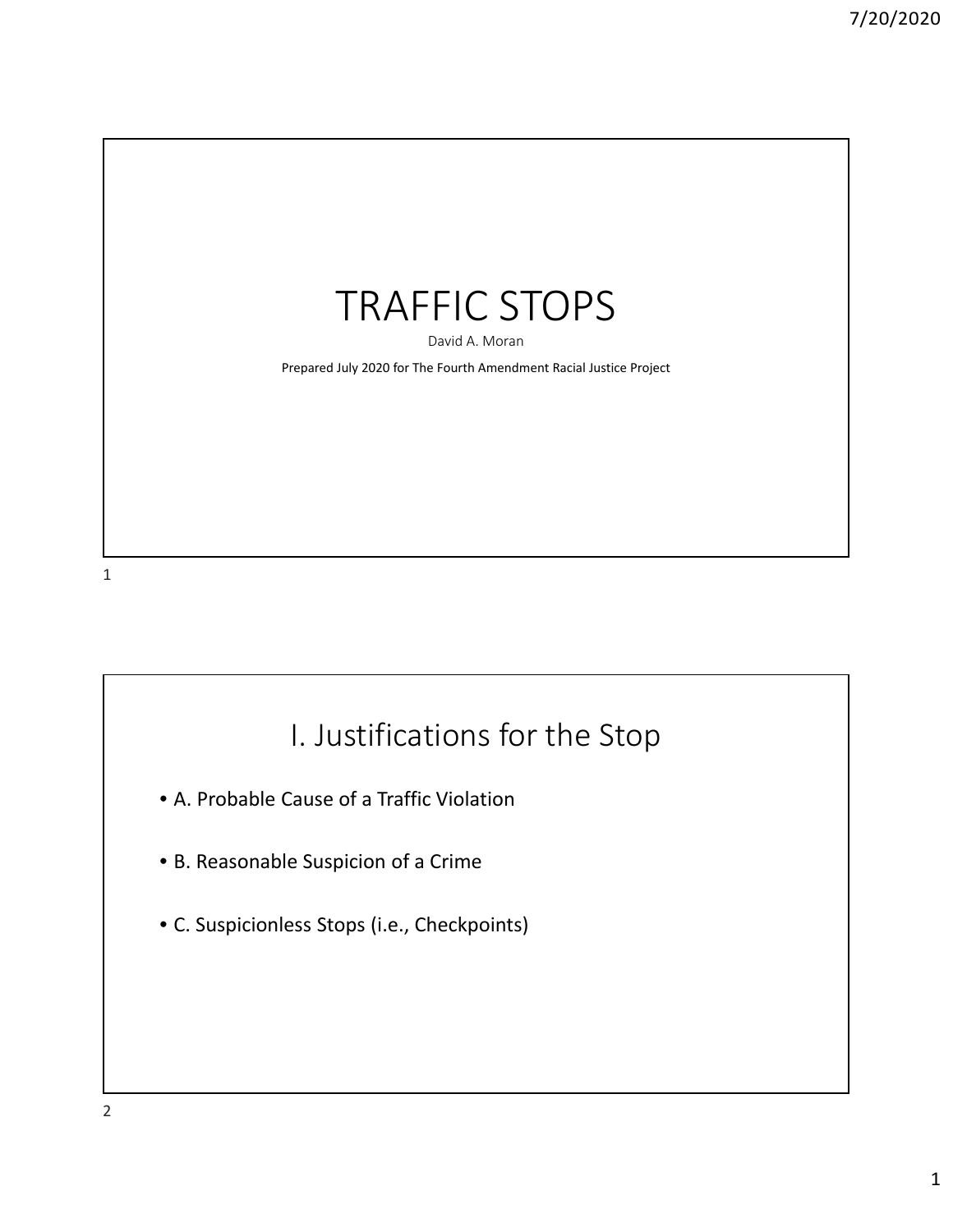## A. Probable Cause of a Traffic Violation

So long as there is probable cause of <u>any</u> traffic (or equipment) violation, no matter how minor, the stop will be upheld even if the reason for the stop was pretextual.

*‐‐United States v. Whren*, 517 U.S. 806 (1996)

3

## B. Reasonable Suspicion of Crime (*Terry* Stop)

A traffic stop can be initiated if the officer has a reasonable and articulable suspicion that the driver or a passenger is committing, is about to commit, or has recently committed, any crime.

*‐‐Navarette v. California*, 572 U.S. 393 (2014)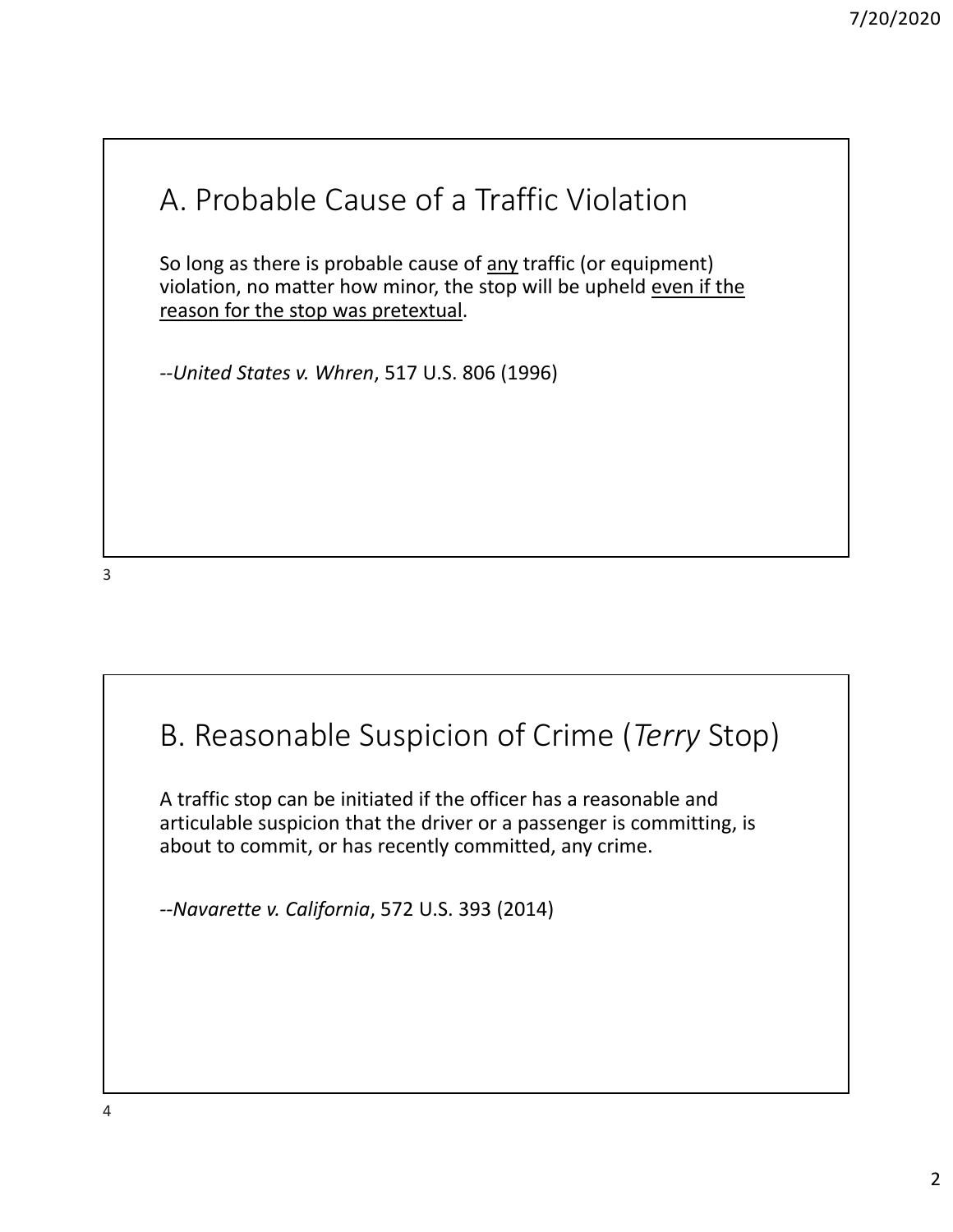## C. Suspicionless Stops

A suspicionless stop (i.e., a border checkpoint, sobriety checkpoint) is justifiable if the need for the brief stop outweighs the intrusion on those stopped.

‐‐*City of Indianapolis v. Edmond*, 531 U.S. 32 (2000)

#### 5

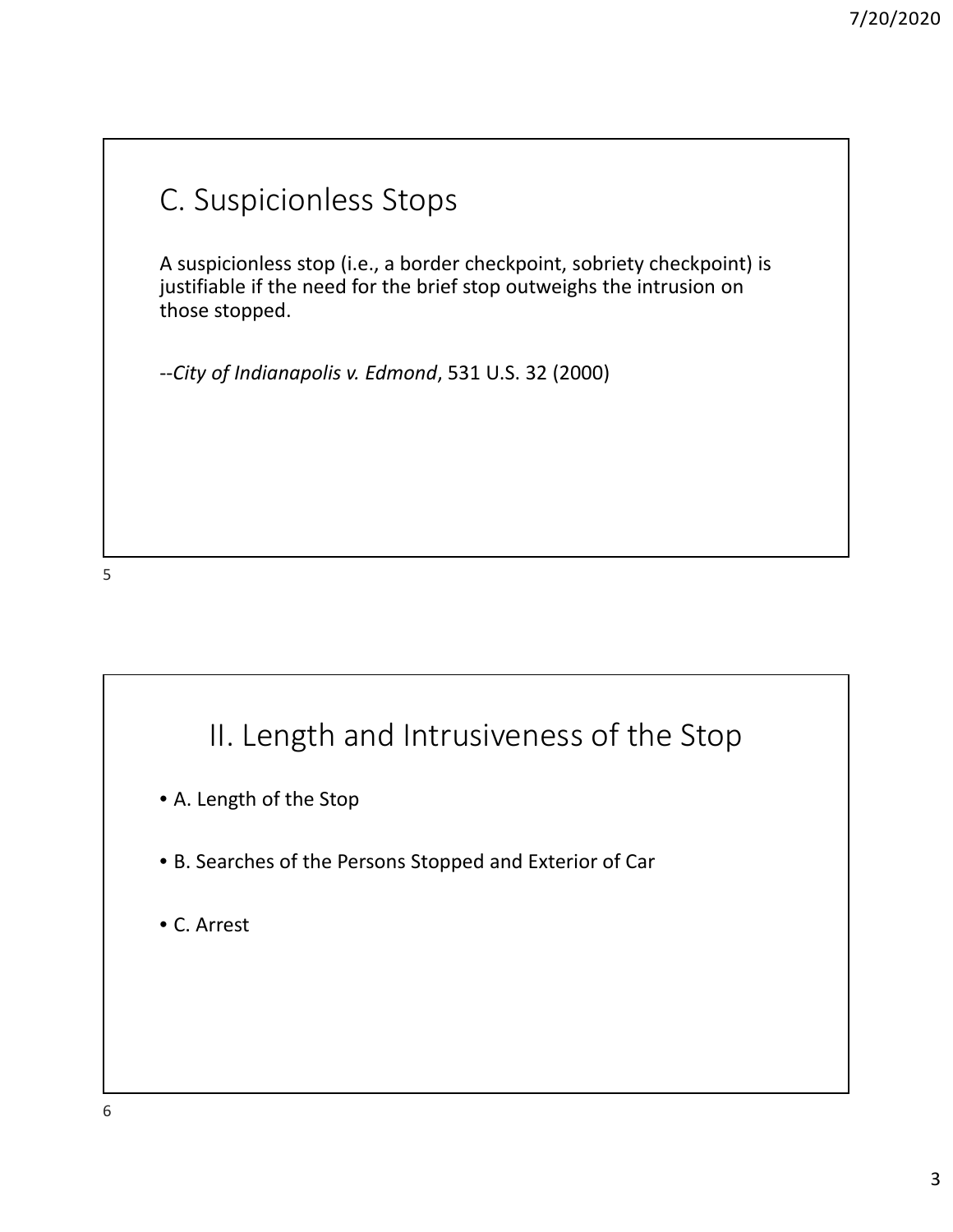# A. Length of the Stop

A stop for a traffic violation can last only as long as it takes for the officer to check the documents, issue the ticket, etc., but the officer doesn't have to tell the driver she is free to go.

‐‐*Ohio v. Robinette*, 519 U.S. 33 (1996)

A stop on reasonable suspicion of a crime can last as long as it reasonably takes for the officer to dispel or confirm the suspicion.

‐‐*United States v. Sharpe*, 470 U.S. 675 (1985)

7

#### B. Searches of the Person and Exterior of Car

The police can frisk a person during a traffic stop if they have a reasonable suspicion the person is armed and/or dangerous.

‐‐*Arizona v. Johnson*, 555 U.S. 323 (2009)

The police can have a drug dog sniff the exterior of the car, so long as the stop is not involuntarily extended.

‐‐*Rodriguez v. United States*, 575 U.S. 348 (2015)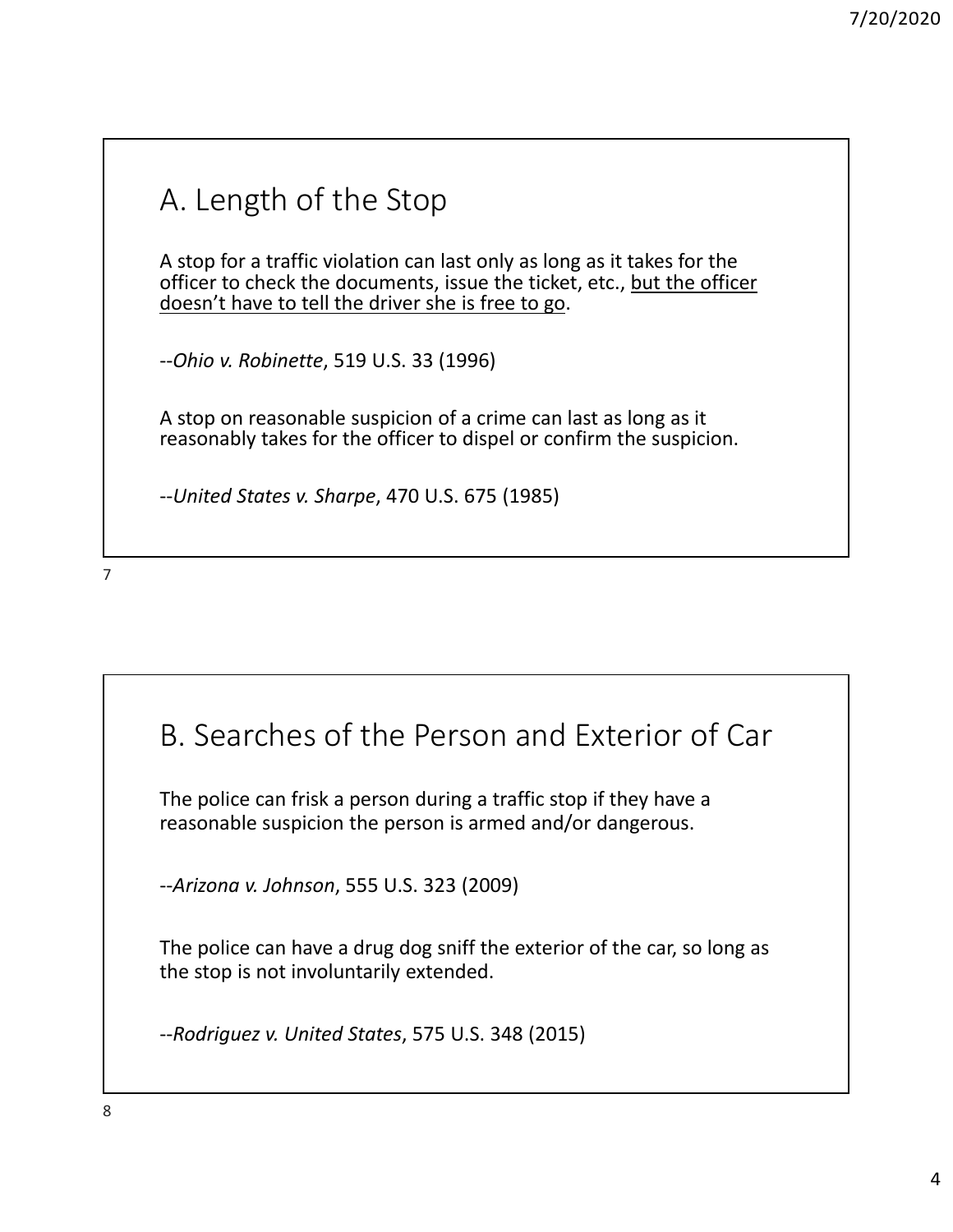#### C. Arrest

If the traffic violation amounts to a "crime," the police can arrest (and then thoroughly search) the driver even if the "crime" is non‐jailable.

‐‐*Atwater v. City of Lago Vista*, 532 U.S. 318 (2001)

## III. Searches of the Vehicle

- A. Consent Searches
- B. Search Incident to Arrest
- C. The Automobile Exception
- D. Inventory Searches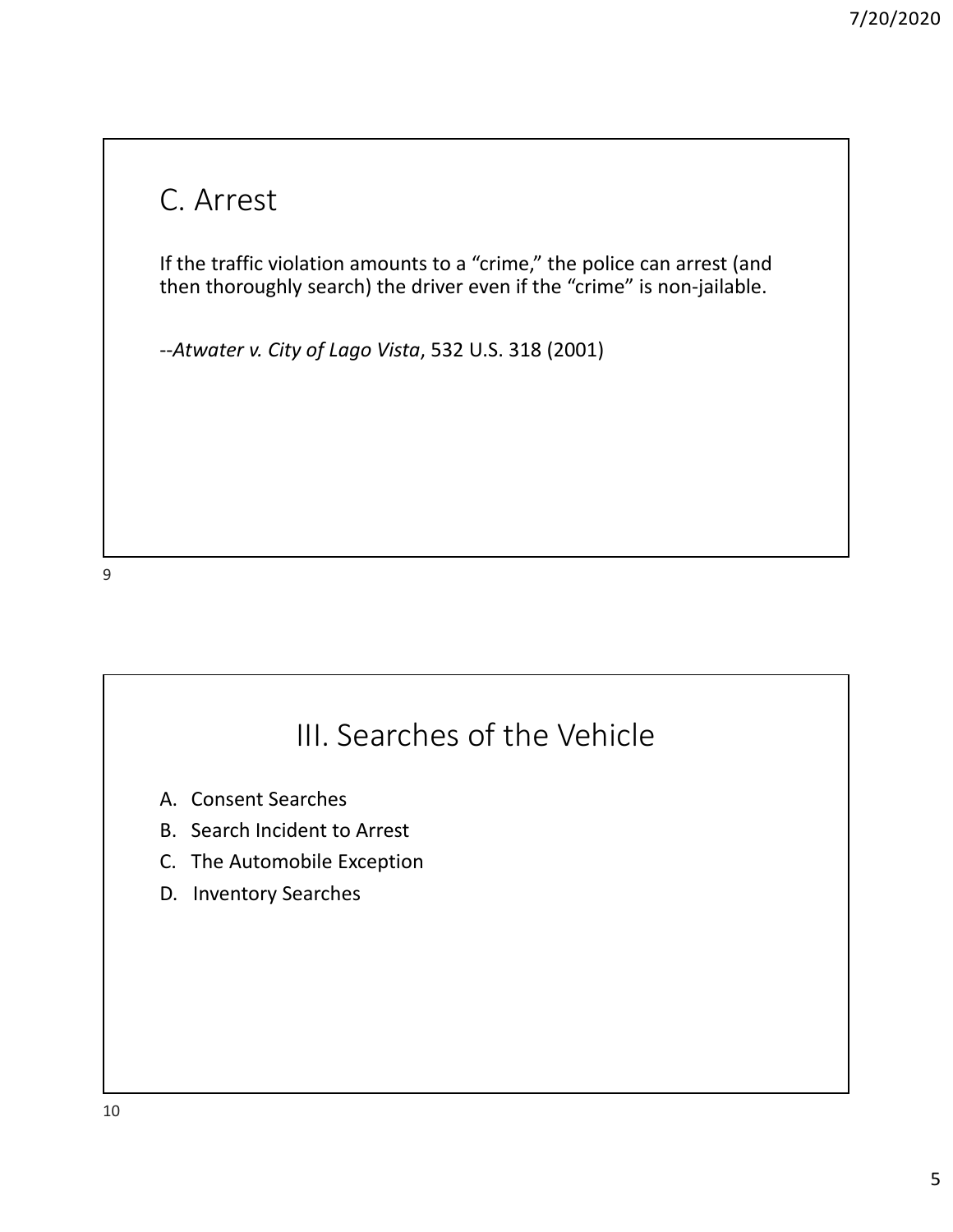## A. Consent Searches

The police can always ask for "consent" to search the vehicle and need not tell the owner that they have the right to refuse.

‐‐*Schneckloth v. Bustamonte*, 412 U.S. 218 (1973)

11

## B. Search Incident to Arrest

If the police take the driver or passenger into custody, they may search the interior of the car if they have reason to believe that contraband or evidence of the crime of arrest may be found in the vehicle.

‐‐*Arizona v. Gant*, 556 U.S. 332 (2009)